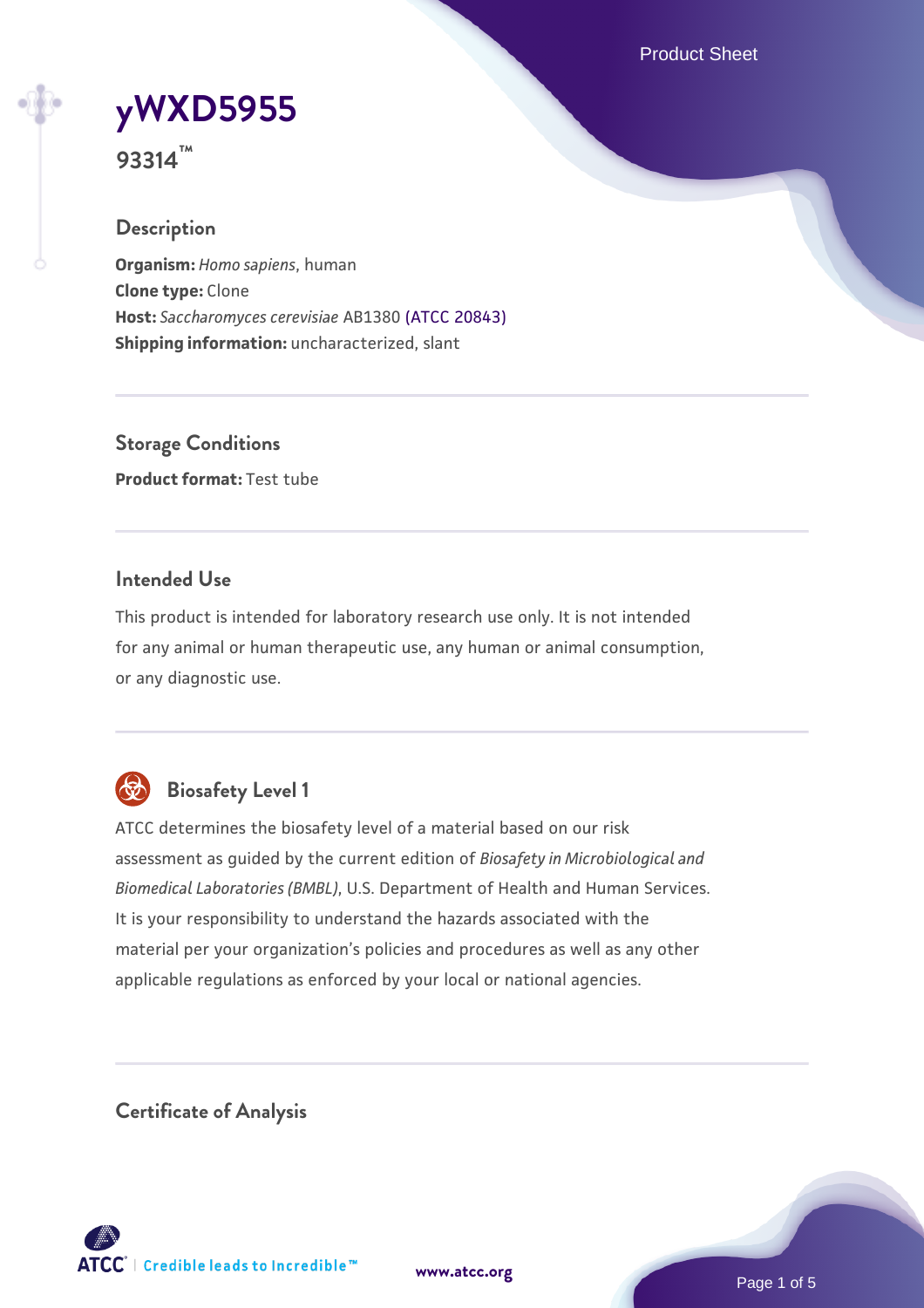# **[yWXD5955](https://www.atcc.org/products/93314)** Product Sheet **93314**

For batch-specific test results, refer to the applicable certificate of analysis that can be found at www.atcc.org.

# **Insert Information**

**Type of DNA:** genomic **Genome:** Homo sapiens **Chromosome:** X X pter-q27.3 **Gene name:** DNA Segment, single copy **Gene product:** DNA Segment, single copy [DXS4896] **Gene symbol:** DXS4896 **Contains complete coding sequence:** Unknown **Insert end:** EcoRI

### **Vector Information**

**Intact vector size:** 11.454 **Vector name:** pYAC4 **Type of vector:** YAC **Host range:** *Saccharomyces cerevisiae*; *Escherichia coli* **Vector information:** other: telomere, 3548-4235 other: telomere, 6012-6699 Cross references: DNA Seq. Acc.: U01086 **Cloning sites:** EcoRI **Markers:** SUP4; HIS3; ampR; URA3; TRP1 **Replicon:** pMB1, 7186-7186; ARS1, 9632-10376

### **Growth Conditions**

**Medium:**  [ATCC Medium 1245: YEPD](https://www.atcc.org/-/media/product-assets/documents/microbial-media-formulations/1/2/4/5/atcc-medium-1245.pdf?rev=705ca55d1b6f490a808a965d5c072196)



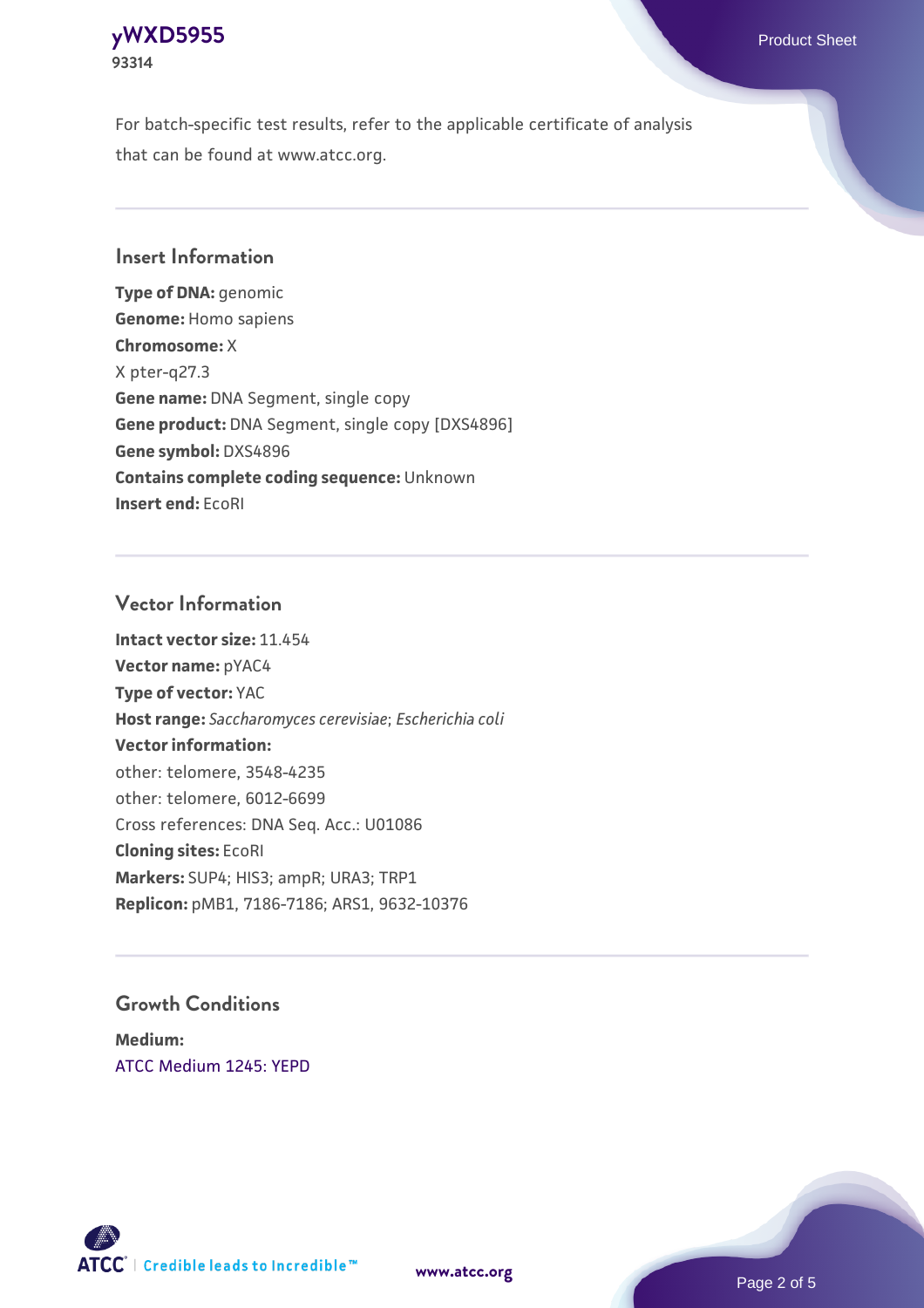**[yWXD5955](https://www.atcc.org/products/93314)** Product Sheet **93314**

**Temperature:** 30°C

#### **Notes**

More information may be available from ATCC (http://www.atcc.org or 703- 365-2620).

# **Material Citation**

If use of this material results in a scientific publication, please cite the material in the following manner: yWXD5955 (ATCC 93314)

#### **References**

References and other information relating to this material are available at www.atcc.org.

#### **Warranty**

The product is provided 'AS IS' and the viability of ATCC® products is warranted for 30 days from the date of shipment, provided that the customer has stored and handled the product according to the information included on the product information sheet, website, and Certificate of Analysis. For living cultures, ATCC lists the media formulation and reagents that have been found to be effective for the product. While other unspecified media and reagents may also produce satisfactory results, a change in the ATCC and/or depositor-recommended protocols may affect the recovery, growth, and/or function of the product. If an alternative medium formulation or reagent is used, the ATCC warranty for viability is no longer valid. Except as expressly set forth herein, no other warranties of any kind are



**[www.atcc.org](http://www.atcc.org)**

Page 3 of 5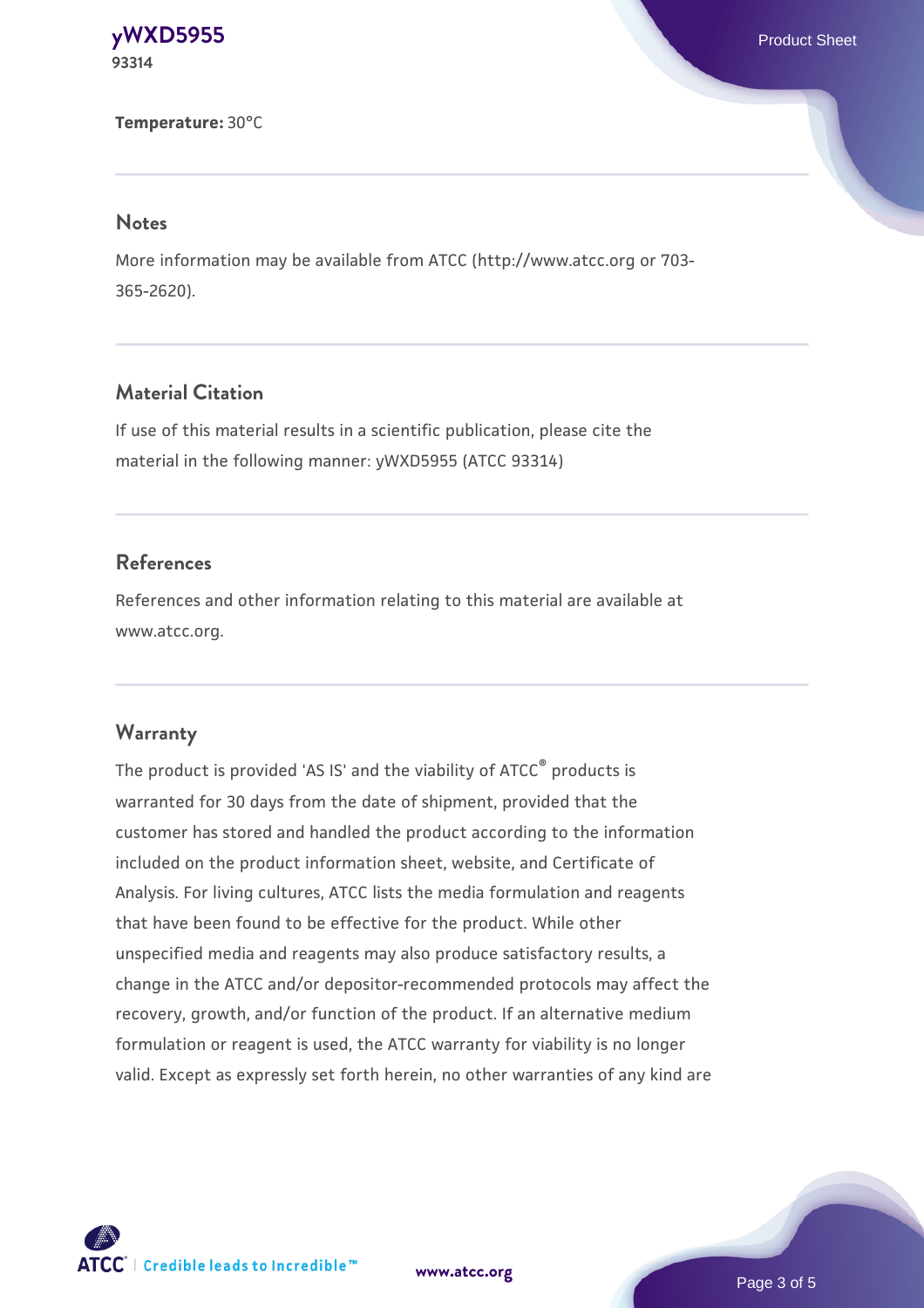**[yWXD5955](https://www.atcc.org/products/93314)** Product Sheet **93314**

provided, express or implied, including, but not limited to, any implied warranties of merchantability, fitness for a particular purpose, manufacture according to cGMP standards, typicality, safety, accuracy, and/or noninfringement.

#### **Disclaimers**

This product is intended for laboratory research use only. It is not intended for any animal or human therapeutic use, any human or animal consumption, or any diagnostic use. Any proposed commercial use is prohibited without a license from ATCC.

While ATCC uses reasonable efforts to include accurate and up-to-date information on this product sheet, ATCC makes no warranties or representations as to its accuracy. Citations from scientific literature and patents are provided for informational purposes only. ATCC does not warrant that such information has been confirmed to be accurate or complete and the customer bears the sole responsibility of confirming the accuracy and completeness of any such information.

This product is sent on the condition that the customer is responsible for and assumes all risk and responsibility in connection with the receipt, handling, storage, disposal, and use of the ATCC product including without limitation taking all appropriate safety and handling precautions to minimize health or environmental risk. As a condition of receiving the material, the customer agrees that any activity undertaken with the ATCC product and any progeny or modifications will be conducted in compliance with all applicable laws, regulations, and guidelines. This product is provided 'AS IS' with no representations or warranties whatsoever except as expressly set forth herein and in no event shall ATCC, its parents, subsidiaries, directors, officers, agents, employees, assigns, successors, and affiliates be liable for indirect, special, incidental, or consequential damages of any kind in connection with or arising out of the customer's use of the product. While reasonable effort is made to ensure authenticity and reliability of materials on deposit, ATCC is not liable for damages arising from the misidentification or misrepresentation of such materials.



**[www.atcc.org](http://www.atcc.org)**

Page 4 of 5